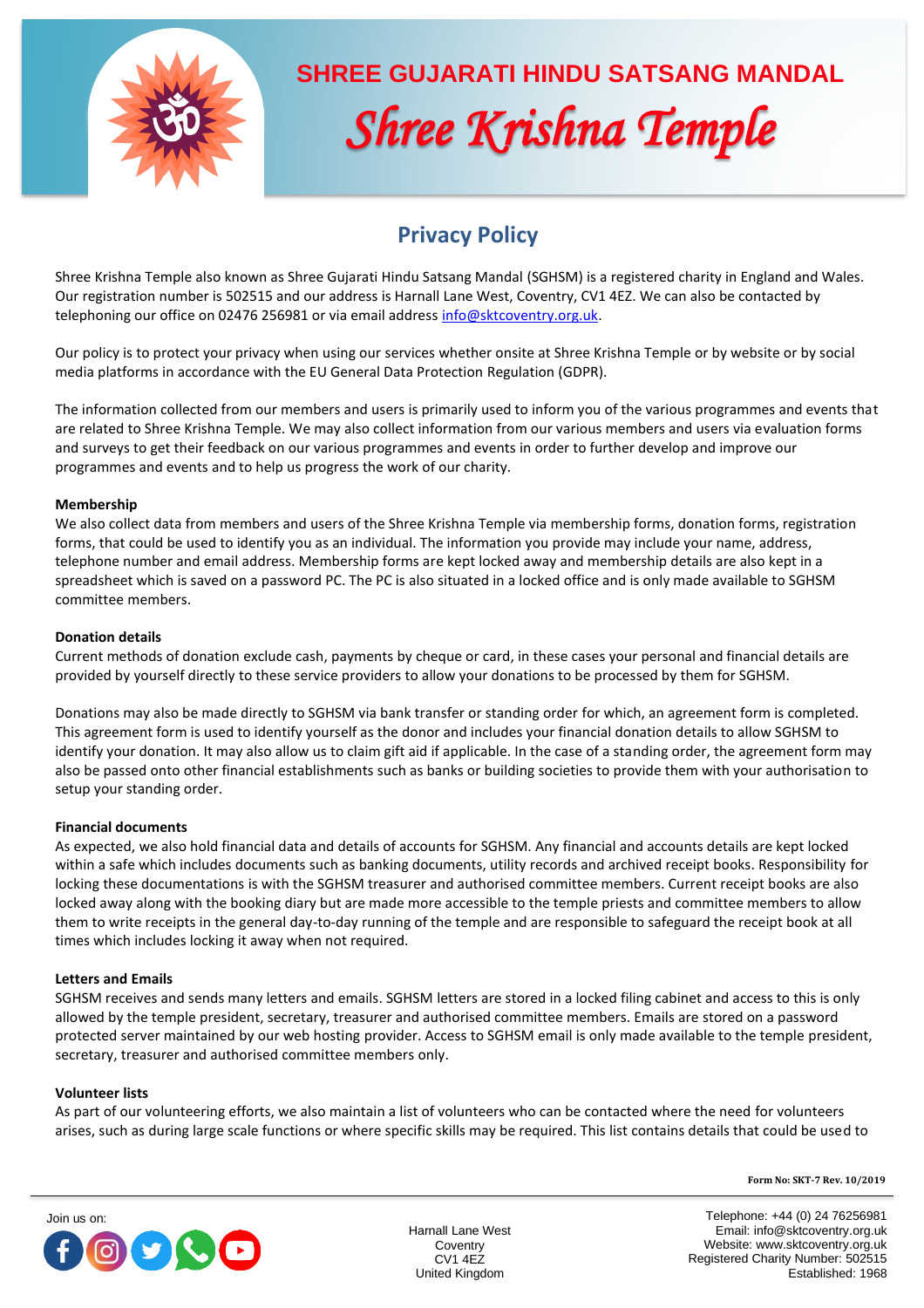

# **SHREE GUJARATI HINDU SATSANG MANDAL**  *Shree Krishna Temple*

# **Privacy Policy continued…**

identify you as an individual along with your professional skills and experience. The information you provide includes your email address, your name, address and your telephone number.

# **Gujarati School**

SGHSM also holds Gujarati school which also maintains a database of children under the ages of 18. The aim of this database is to hold a record of children and adults attending classes and discourses for the Gujarati school. In this database, the name of minor is collated as well as the parents' name, address, telephone number and email address. Consent is required by parents or legal guardian to be able to hold this information.

# **CCTV**

When you visit our temple premises, closed circuit television (CCTV) surveillance is installed and operated for both yours and SGHSM safety and security. These images and videos are being recorded 24 hours a day, 7 days a week on a server located within the building and will never be retained for longer than 30 days after which the data in overwritten, unless there is a need to keep footage for longer in which case the data will be kept for no longer than necessary pending any investigation.

The purpose of this is to be able to identify individuals for the purposes of security and crime prevention. Cameras are sited to cover the public areas of the temple such as walkways and halls/rooms. They are not sited to focus on private or residential areas.

All images and footage recorded by the CCTV remain the property of SGHSM and any requests to view CCTV footage must be provided in writing and with a valid and legitimate reason. In some extreme situations, it may become necessary to disclose images to a third party, such as when a disclosure is required by law in relation to any criminal activity.

# **Photography and Videography**

SGHSM is a public venue carrying out services for the general public, and as such we may wish to photograph and/or video film events. We also live stream and/or particularly important event and festivals for public viewing. By entering SGHSM premises, you agree to being photographed and videoed as part of any general photography and broadcast or archived video filming. We may also display photographs of SGHSM festivals, events, and activities within the boundaries of the SGHSM building. These are for promotional and general information purposes and may include photographs of SGHSM attendees. If you are not happy with any photographs on display either within the SGHSM premises or on our website or social media, please contact an SGHSM committee member where we will endeavour to remove or mask any particular photographs or media.

# **Website**

When you visit our website, we may also collect information such as your IP address and information about your visit, the pages viewed and browser used. All this information is collected anonymously and does not identify you as an individual unless you choose to provide your details via any on-line contact forms on our website.

We take your privacy seriously and are open about the way in which data is collected and used. This Privacy Policy covers all services provided on our website and social media platforms (i.e. Twitter, Facebook, Instagram, and You Tube). We collect, use and protect your personal data.

We will use your personal data in order to provide information and invitations to you about our programmes and events, and to fulfil your requests for information from us and to assist in progressing the work of our charity. We may use your information to contact you from time to time about the charity and to gather further information and feedback from you.

You may request that we stop using your personal data in this way at any time by contacting us using the details below. However, please note if you withdraw your consent it may prevent us from sending you up to date information from SGHSM.



Harnall Lane West **Coventry** CV1 4EZ United Kingdom

**Form No: SKT-7 Rev. 10/2019**

Telephone: +44 (0) 24 76256981 Email: info@sktcoventry.org.uk Website: www.sktcoventry.org.uk Registered Charity Number: 502515 Established: 1968